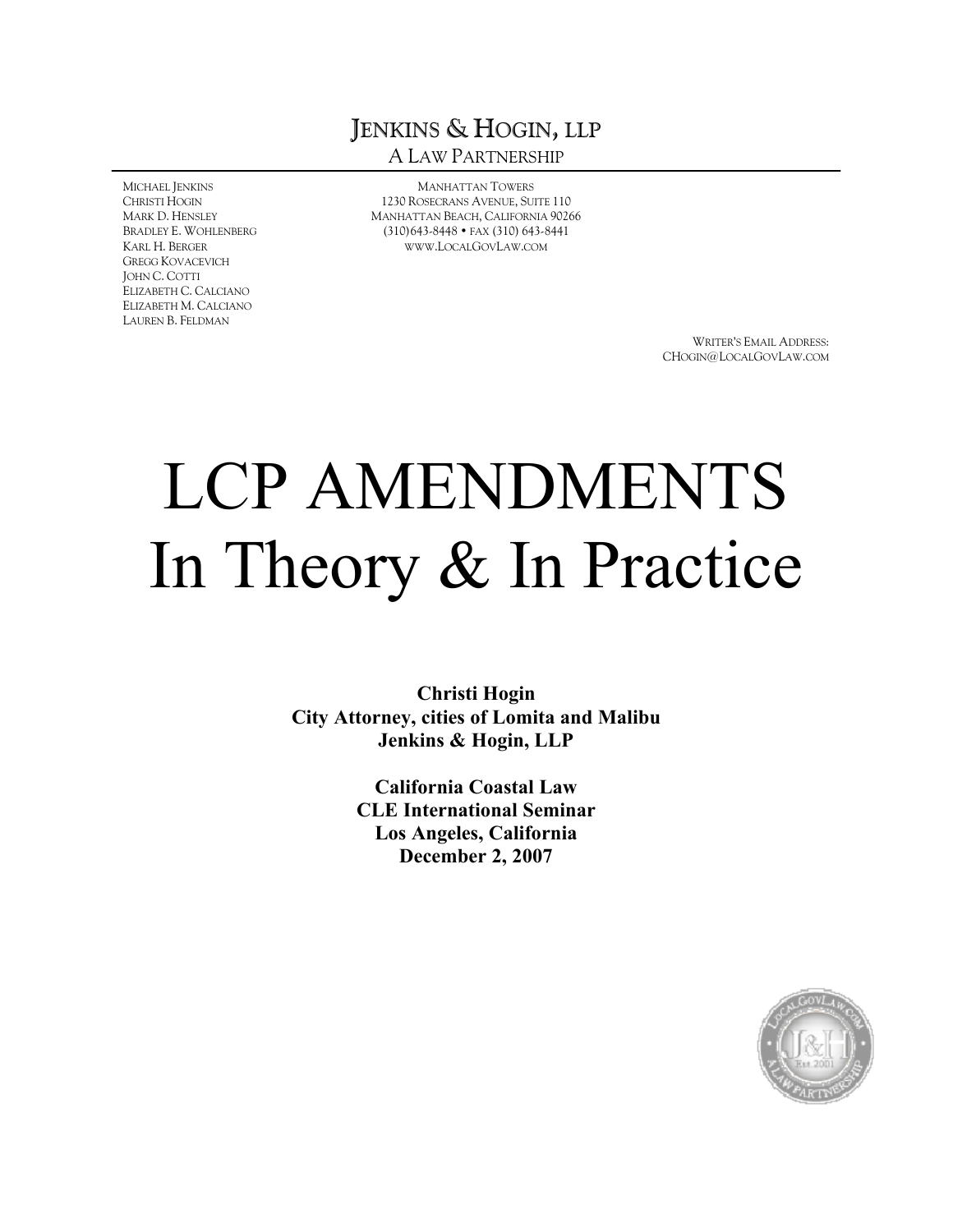# **LCP AMENDMENTS In Theory & In Practice By Christi Hogin**\*

## **1. LCP: The Theoretical Partnership Between Coastal Cities and the Coastal Commission**

The Coastal Act creates a partnership between state and local government.

The state Legislature established broad policies set out in Chapter 3 of the Coastal

Act and required local governments to adopt local laws (a local coastal program or

"LCP") that implement these broad policies. The Legislature left "wide discretion

to a local government not only to determine the contents of its land use plans, but

to choose how to implement these plans" *Yost v. Thomas* (1984) 36 Cal.3d 561*,*

573. The Coastal Commission's job under the Act is to certify that the LCP is

consistent with the State policies:

## **§ 30512.2. Land use plan; criteria for decision to certify or refuse certification**

The following provisions shall apply to the commission's decision to certify or refuse certification of a land use plan pursuant to Section 30512:

(a) The commission's review of a land use plan shall be limited to its administrative determination that the land use plan submitted by the local government does, or does not, conform with the requirements of Chapter 3 (commencing with Section 30200). In making this review, the commission is not authorized by any provision of this division to diminish or abridge the authority of a local government to adopt and establish, by ordinance, the

<sup>\*</sup> Christi serves as City Attorney for the City of Malibu and her South Bay based public law firm, JENKINS & HOGIN LLP, serves as city attorney for 10 southern California cities, including the coastal cities of El Segundo, Hermosa Beach and Port Hueneme. Christi chairs the Coastal City Attorneys Caucus for the League of California Cities.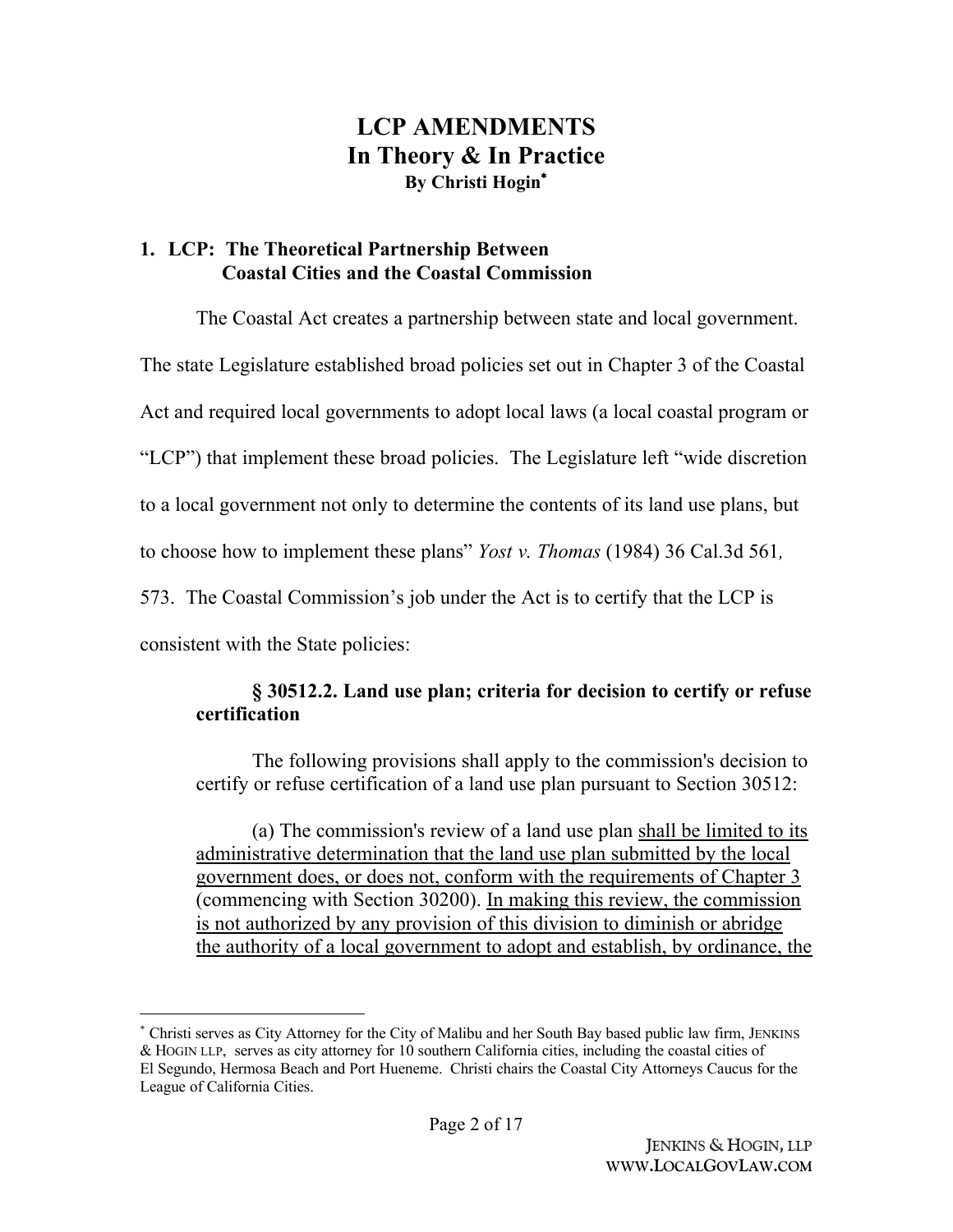### precise content of its land use plan.

(b) The commission shall require conformance with the policies and requirements of Chapter 3 (commencing with Section 30200) only to the extent necessary to achieve the basic state goals specified in Section 30001.5.

(Emphasis added) Like the Coastal Act, there are numerous statutory schemes that create alliances between local government and a state agency (in areas such as housing law,<sup>1</sup> solid waste reduction,<sup>2</sup> the National Pollution Discharge Elimination System program<sup>3</sup> and traffic congestion management,<sup>4</sup> to name a few). These statutory schemes work well because they allow the state to set minimum standards without infringing on the diversity of California; when implementing the state policies, local governments still may exercise broad discretion to reflect local conditions. In many ways, the LCP amendment process is still seeking the equilibrium contemplated by the statute which relies on the exercise of *local governments'* discretion on the precise manner to implement *statewide goals*.

The overarching goals of the Coastal Act are to maximize public access to the beach and protect sensitive coastal resources. The state's policies toward these ends are set forth in Chapter 3 of the Coastal Act and constitute the standards by

<sup>&</sup>lt;sup>1</sup>See Govt Code §65585 (providing for state review of local housing elements to determine consistency with state housing policy)

<sup>2</sup> *See* Public Resource Code § 40000, *et seq.* (California Integrated Waste Management Act requiring plans and programs to reduce solid waste) 3 *See* Water Code §§ 13370-13389 (State Water Resources Control Board administers federal Clean Water Act, issuing permits to cities for, among other things, stormwater management)

Page 3 of 17 4 *See* Gov't Code §65088, *et seq.* (Requiring cities to establish congestion management programs to meet and maintain state and regional levels of service)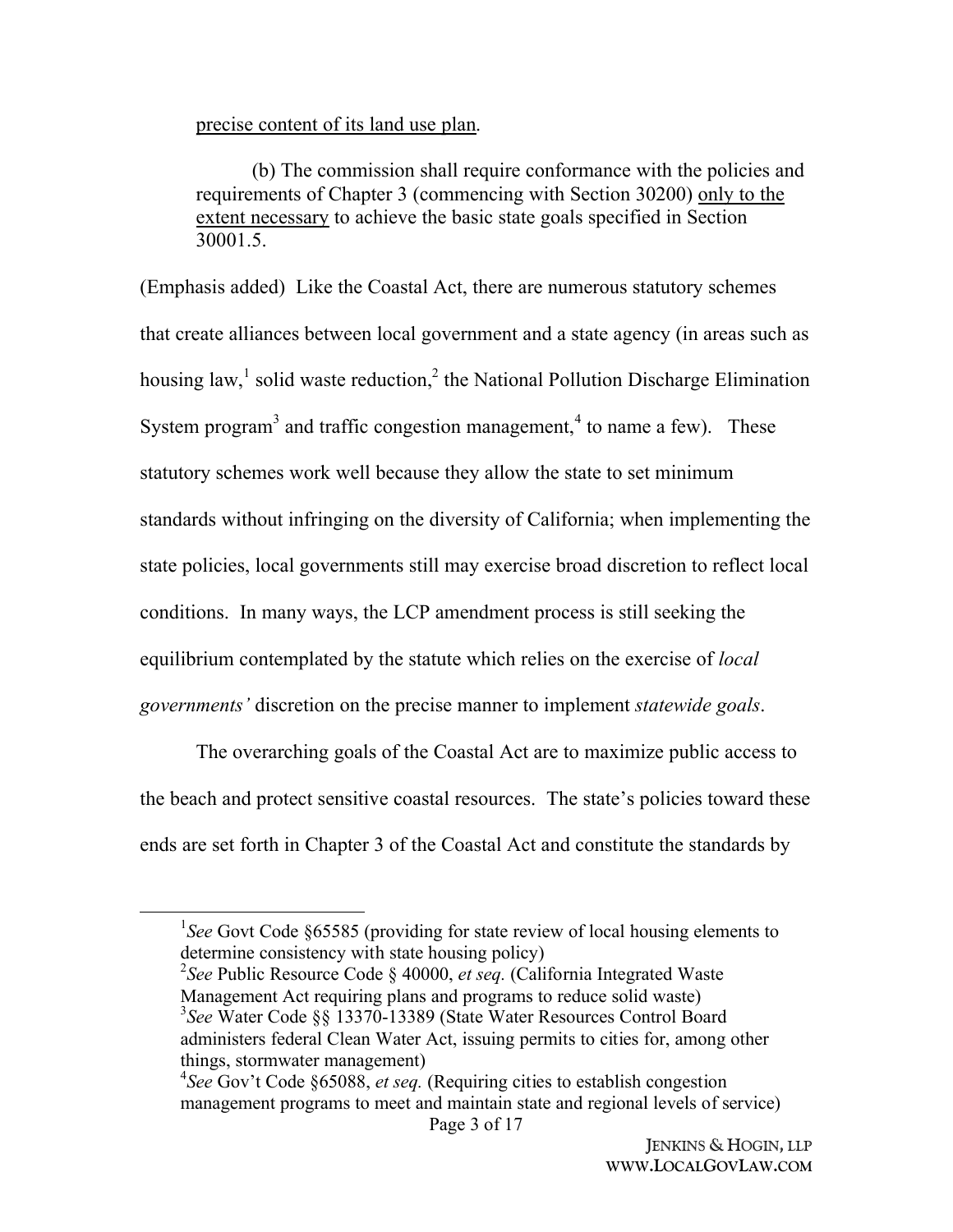which the adequacy of LCPs and, where the Commission is the permitting authority because no certified LCP is in effect in a jurisdiction, the permissibility of proposed developments are determined. Public Resources Code §30200*.* Chapter 3 is divided into six articles, each dedicated to a subject area: Public Access, Recreation, Marine Environment, Land Resources, Development and Industrial Development. Each article consists of five to seven substantive policies. All together, Chapter 3 is comprised of 41 policies covering six subject areas.

In theory, an LCP amendment should be evaluated by the Commission expeditiously and based on the constrained determination of consistency with Chapter 3 policies. Public Resources Code Sections 30512 and 30605 provide that the Commission shall make its determination within 90 days of its submittal (for "filing" requirements see Section 13552 of the Commission's Regulations and for procedures for the Executive Director to determine that an LCP amendment is "submitted" see Section 13553 of the Commission's Regulations). If the amendments are only to the Local Implementation Plan, the statute provides only 60 days for the Commission to act. Indeed, if the Commission fails to act within the required time, the requested amendment is "deemed certified."

Page 4 of 17 The action deadline is not, however, absolute. Public Resources Code Section 30517 also allows the Commission to extend the action deadline for up to a year for "good cause." Pursuant to a recent Coastal Commission staff report, "it has generally been the Commission's practice to extend such deadlines for a full year as provided by the Coastal Act." Coastal staff would defend this practice as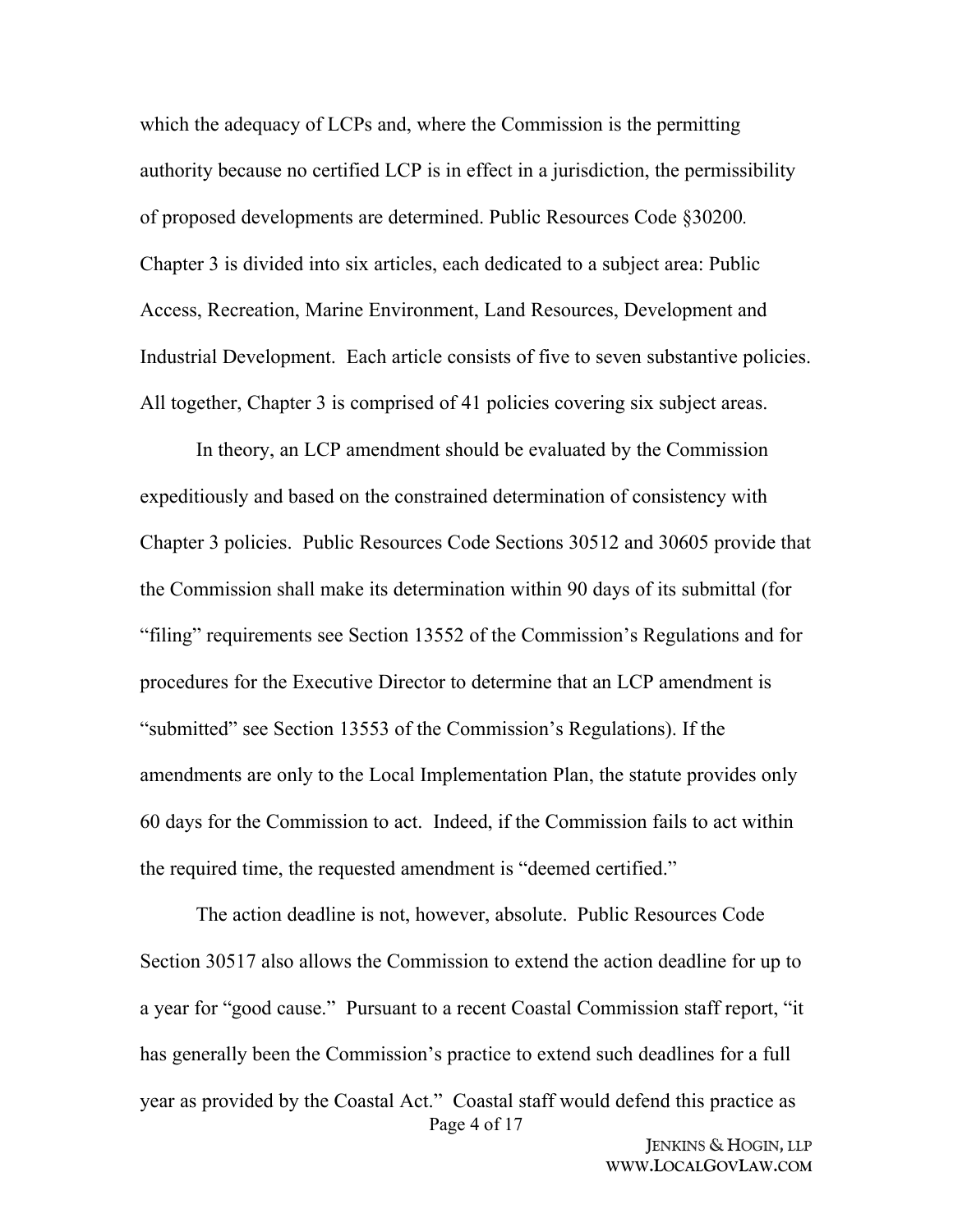necessary given the huge workload demand placed on its relatively small staff and limited budget. Coastal Commission critics and cynics (and there are a few out there) tend to suggest that the routine grant of an extension creates more leverage for the Commission to "negotiate" revisions to LCP amendments. The general experience of local governments seeking certification of LCPs or amendments to certified LCPs is that the Commission rarely constrains itself to the mere conformance analysis contemplated by the Coastal Act and, instead, routinely engages in a process that second guesses the local governments' exercise of their discretion to determine the precise content of their plans. For this reason, a threshold question that every local government should ask itself when considering implementation of a new policy is whether an LCP amendment is really necessary at all.

#### **2. Is an LCP Amendment Really Necessary?**

The Coastal Act allows the local government to enact more restrictive regulations without amendment to the LCP. Public Resources Code § 30005 provides that a local government may adopt and enforce additional regulations, not in conflict with the Coastal Act, that impose "further conditions, restrictions, or limitations with respect to any land or water use or other activity which might adversely affect the resources of the coastal zone."<sup>5</sup>

<sup>5</sup> **§ 30005. Local governmental powers; nuisances; attorney general's powers**

Page 5 of 17 No provision of this division is a limitation on any of the following: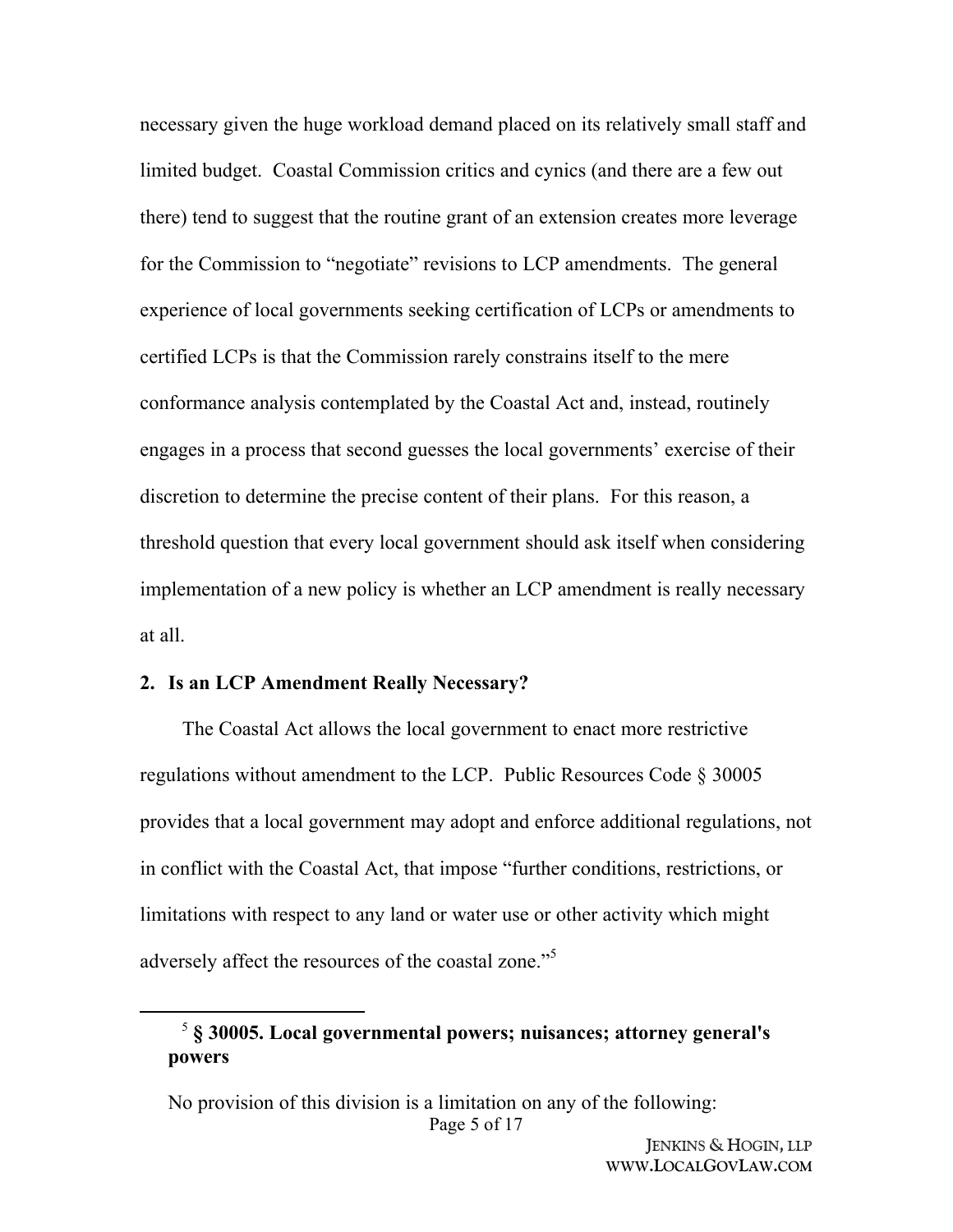The constitution provides that a city may enforce all laws "not in conflict with the general laws." *See* Cal. Const. art. XI, §7. This provision is both a grant of power and a limitation on it: "It is this constitutional power, enjoyed by every municipality, that is commonly termed the 'police power.' As the Supreme Court noted in *Candid Enterprises, Inc. v. Grossmont Union High School Dist.* (1985) 39 Cal.3d 878, 885, "[u]nder the police power granted by the Constitution, counties and cities have plenary authority to govern, subject only to the limitation that they exercise this power within their territorial limits and subordinate to state law. (Cal. Const., art. XI, § 7.) Apart from this limitation, the 'police power [of a county or city] under this provision ... is as broad as the police power exercisable by the Legislature itself.' (*Birkenfeld v. City of Berkeley* (1976) 17 Cal.3d 129, 140 ....)" *California Rifle & Pistol Ass'n v. City of West Hollywood* (1998) 66 Cal.App.4th

(a) Except as otherwise limited by state law, on the power of a city or county or city and county to adopt and enforce additional regulations, not in conflict with this act, imposing further conditions, restrictions, or limitations with respect to any land or water use or other activity which might adversely affect the resources of the coastal zone.

(b) On the power of any city or county or city and county to declare, prohibit, and abate nuisances.

(c) On the power of the Attorney General to bring an action in the name of the people of the state to enjoin any waste or pollution of the resources of the coastal zone or any nuisance.

(d) On the right of any person to maintain an appropriate action for relief against a private nuisance or for any other private relief.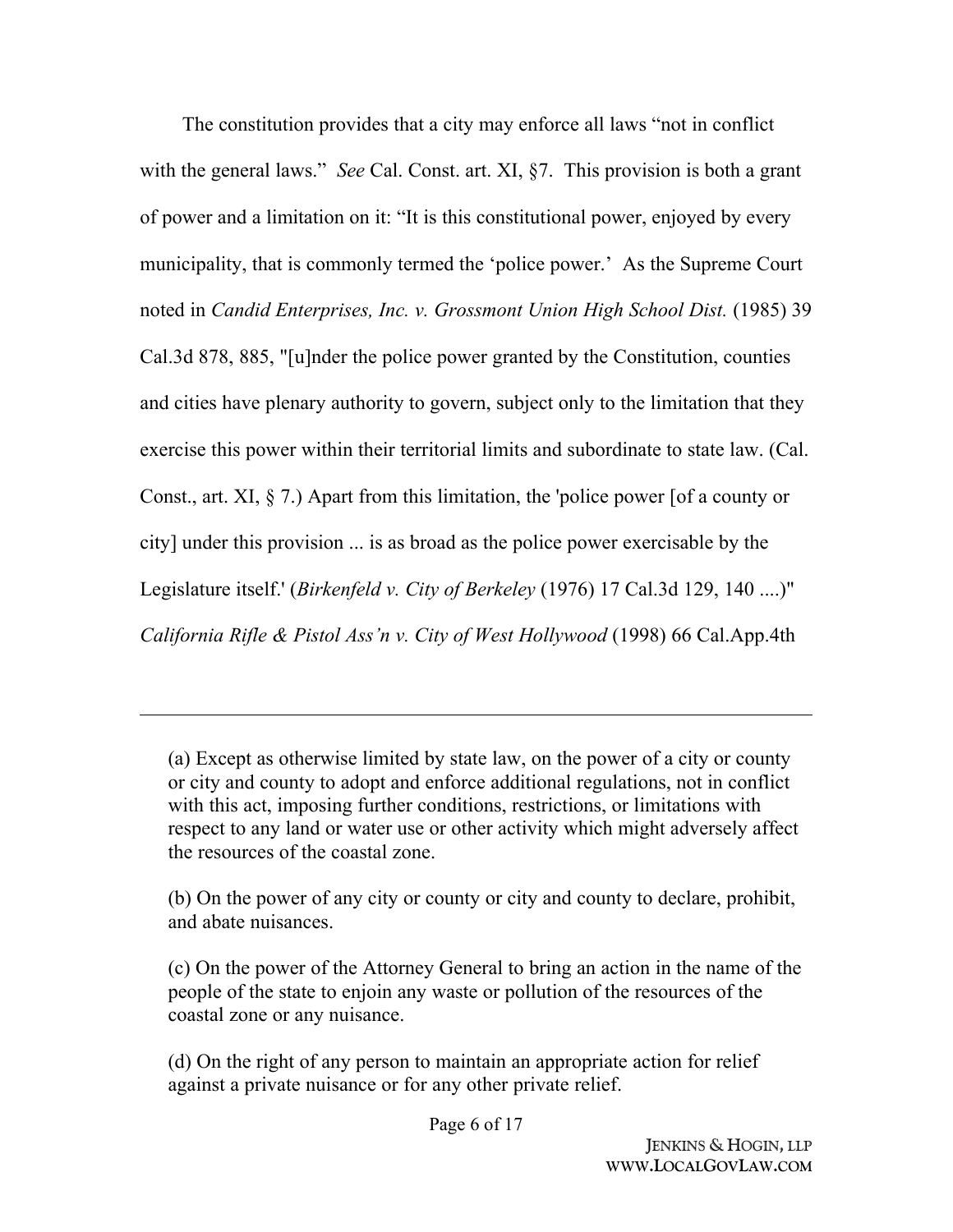1302, 1310. The *Yost* Court also makes the point that the local government

drafting its LCP has the discretion to be more restrictive than the Coastal Act.<sup>6</sup>

Indeed, the Legislature expressly has indicated that it did not intend for local governments to have to amend their LCPs with every variation of policy implementation:

## **30523. Specificity of local coastal programs; legislative intent**

It is the intent of the Legislature that local coastal programs certified by the commission should be sufficiently specific to meet the requirements of Section 30108.5, but not so detailed as to require amendment and commission review for minor changes, or to discourage the assumption by local governments of postcertification authority which ensures and implements effective protection of coastal resources. The Legislature also recognizes that the applicable policies and the level of specificity required to ensure coastal resource protection may differ between areas on or near the shoreline and inland areas.

In *Conway v. City of Imperial Beach* (1997) 52 Cal.App.4th 78, the Court

held that a development moratorium enacted as an initiative did not require

Coastal Commission certification as an LCP amendment to take effect. The Court

relied on its conclusion that the initiative did not change the permitted use of

property in the zone, but maintained the zoning as a multi-family residential zone.

<sup>&</sup>lt;sup>6</sup> "Under the act, local governments, therefore, have discretion to zone one piece of land to fit any of the acceptable uses under the policies of the act, but they also have the discretion to be more restrictive than the act. The Coastal Act sets minimum standards and policies with which local governments within the coastal zone must comply; it does not mandate the action to be taken by a local government in implementing local land use controls. The Commission performs a judicial function when it reviews a local government's LCP - it determines whether the LCP meets the minimum standards of the act ( *City of Chula Vista v. Superior Court, supra*, 133 Cal.App.3d 472, 488), but once an LCP has been approved by the Commission, a local government has discretion to choose what action to take to implement its LCP: it can decide to be more restrictive with respect to any parcel of land, provided such restrictions do not conflict with the act." *Yost, supra,*  36 Cal.3d at 572-73.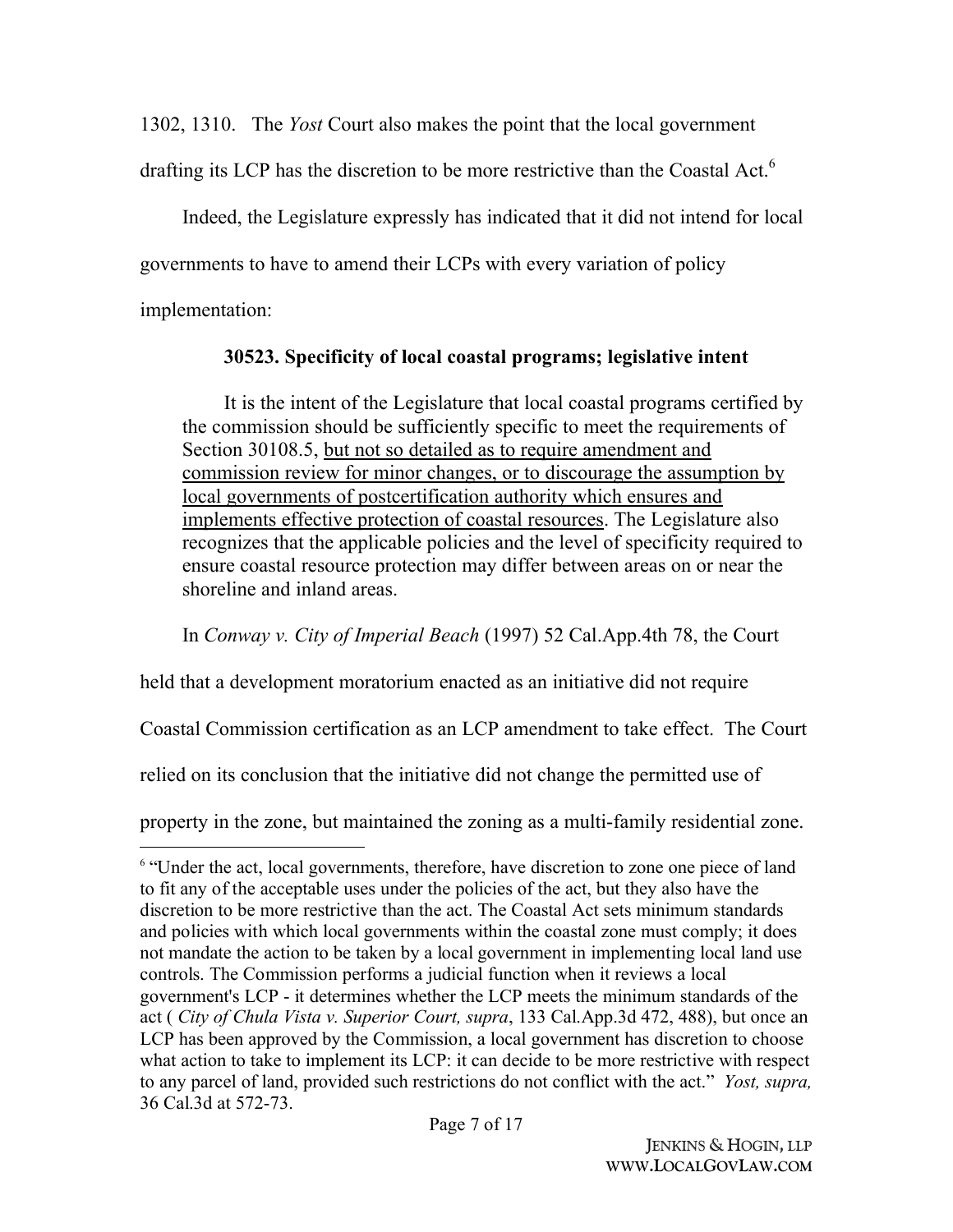The proposition imposed only a temporary reduction in density and building heights for multi-family residential zones.

After analyzing provisions of the Coastal Act (especially Section 30514) and the Planning Law (Gov't Code Section 65858), the Court concluded that as long as the permitted uses of property in the coastal zone were not altered and there was no change in the relative composition of residential, industrial or recreational uses, the City, under the authority of section 30005, adopted and enforced additional regulations, not in conflict with the Coastal Act, which imposed further conditions and restrictions on multi-family residences within the coastal zone.

The Court held that the City's action did not conflict with the Coastal Act because the initiative protected, maintained and enhanced the overall quality of the coastal zone environment. The initiative did not alter the utilization or conservation of coastal zone resources, impede public access to and along the coastal zone, or interfere with the priorities established for coastal-dependent or coastal-related development:

As the enactment under Government Code section 65858 did not "authorize[ ] a use other than that designated in the LCP as a permitted use" ( *Yost, supra,* 36 Cal.3d at p. 573, fn. 9, 205 Cal.Rptr. 801, 685 P.2d 1152.), it was not in conflict with the purposes sought to be served by the Coastal Act, and no approval by the Coastal Commission was required prior to enforcement

*Conway, supra,* 52 Cal.App.4<sup>th</sup> at 89. In other words, with the appropriate findings, where land uses are not themselves changed, more restrictive regulations

Page 8 of 17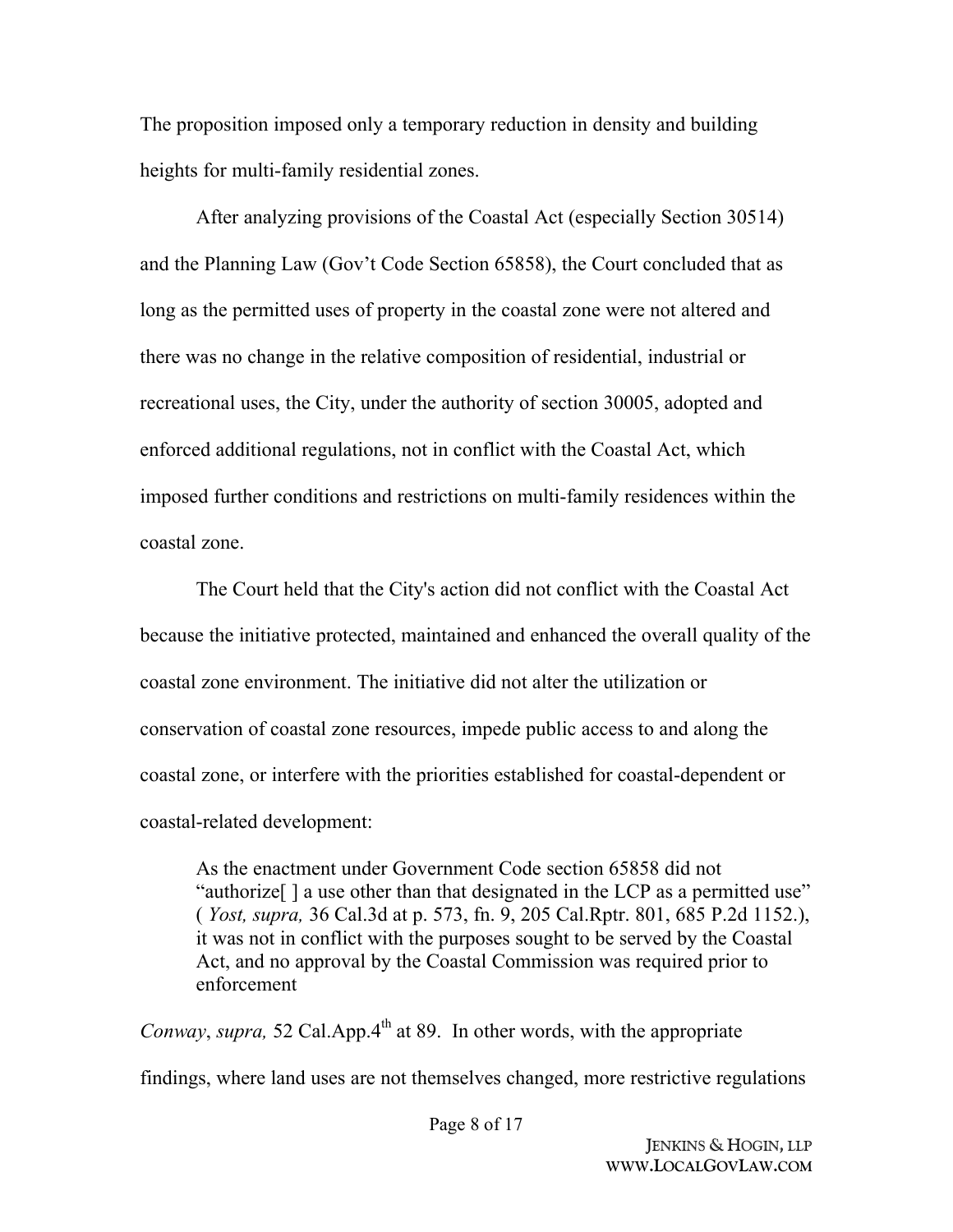may be imposed without having the Coastal Commission certify an LCP

amendment.

# **3. If you Must, Here Is How**

Five steps to amending an LCP:

- (1) the local government proposes an amendment and meets the requirements for public participation during review, usually this will require public notice and a hearing before a planning commission and a hearing before the legislative body;
- (2) the local government adopts and submits to the Coastal Commission the proposed amendment, along with supporting materials as set forth in the Coastal Act and related Commission guidelines;
- (3) Commission staff reviews the submittal, filing it if complete and determining if it is a minor or *de minimis* amendment (may be approved administratively) or major (requires a hearing);
- (4) the Commission holds a hearing and votes to certify the amendment or suggests "modifications" or denies the amendment; and
- (5) if certified, the local government takes any necessary steps to implement the LCP amendment; if "modifications" suggested, the local government may accept those or prepare alternatives and re-do steps 1 through 5.

# **This is a public process; in other words, there are no short cuts. Plan**

**ahead.** The review process for LCP amendments is similar to that for original

LCP submittals. The local government cannot take any final action on the LCP

amendment until six weeks after providing notice of availability of the draft LCP

amendment. 14 Cal. Code Regs. Section 13515(c).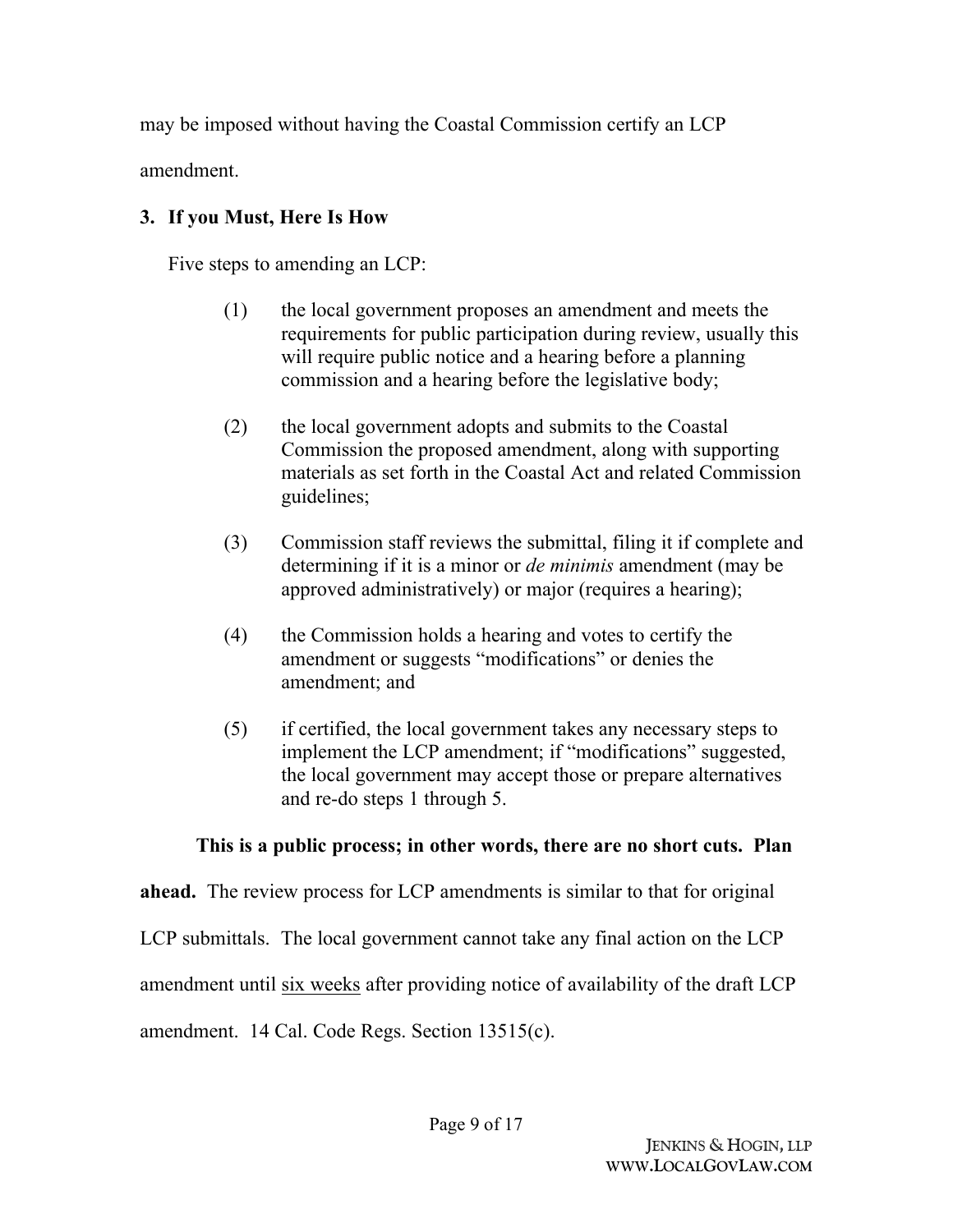**The same level of public participation is required for LCP amendments as for the original LCP**. *See* 14 Cal. Code Regs. Section 13552(a). These participation standards are found in Section 13515 of the regulations and provide that, among other means of notice, notices of public hearings or availability of draft LCP amendments must be mailed to (i) members of the public requesting such notices; (ii) contiguous and affected local governments (iii) certain regional, state and federal agencies; and (iv) local libraries and media. Individuals may also request that copies of LCP amendment drafts and related documents be mailed to them and the local governments may charge fees sufficient to cover the cost of duplicating and mailing these materials.

**Notices of public hearings** must be published and mailed to interested persons and public agencies at least 10 working days before the hearing. *See* 14 Cal. Code Regs Section 13515(d).

**The City Council or Board of Supervisors submits the LCP amendment to the Coastal Commission by a resolution**. 14 Cal. Code Regs Section 13551. The resolution must state that the LCP amendment is "intended to be carried out in a manner fully in conformity with [the Coastal Act]." Public Resources Code Section 30510(a).

Page 10 of 17 **An LCP amendment submittal to the Commission must include various supporting materials**. These are listed in Section 13552 of the Commission's regulations and include (i) a summary of public participation measures; (ii) a list of interested persons contacted for comment; (iii) significant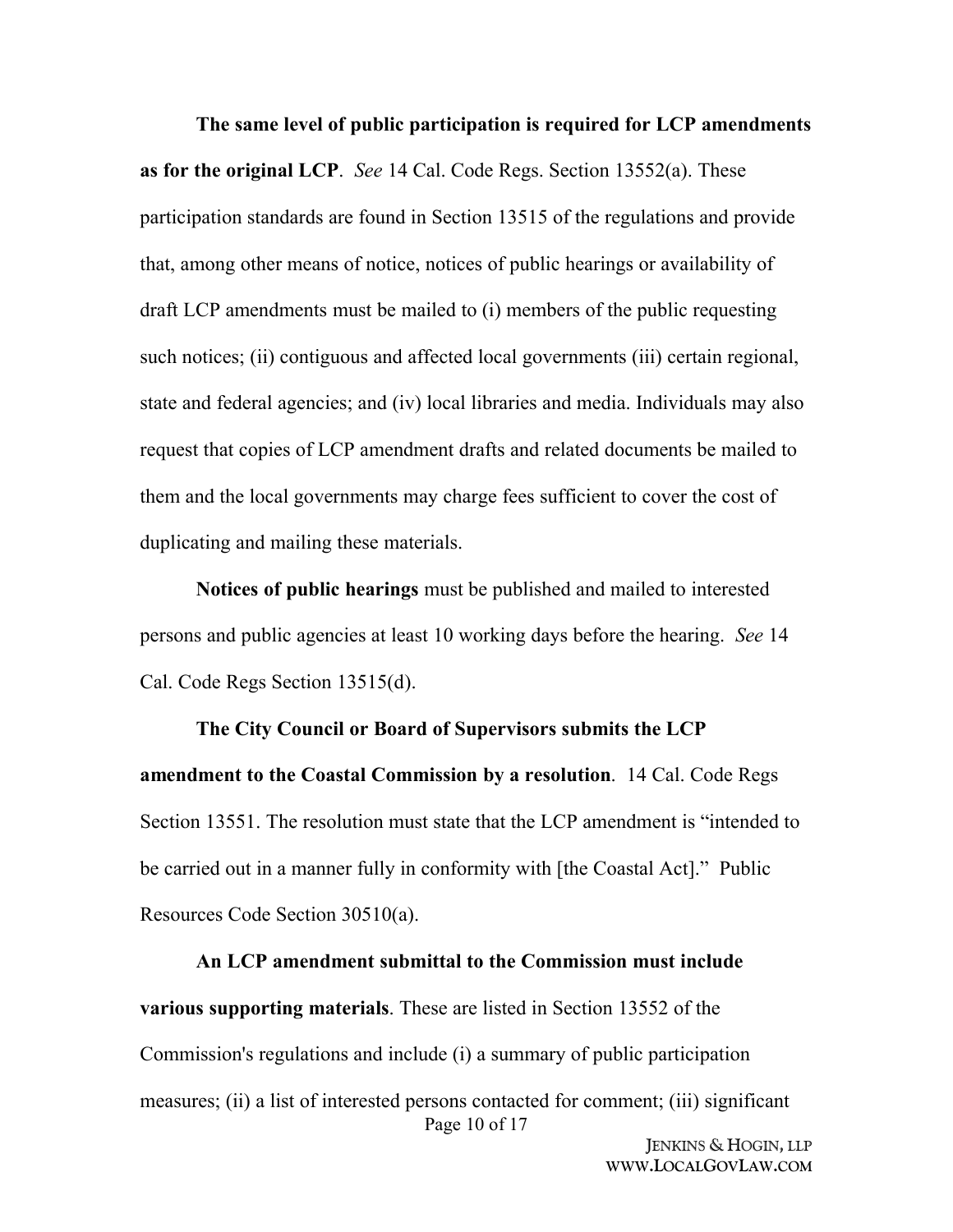comments received and the local government's response; (iv) a full description of the LCP amendment (policies, standards, text with strike-outs and underlines, maps); (v) a discussion of the amendment's relationship to and effect on the rest of the LCP including the access component; (vi) an analysis of how the amendment complies with the "common methodology" for LCP preparation (Commission Regulations Section 13511); (vii) any environmental documents required pursuant to CEQA (*but see* Public Resources Code Section 21080.9 and Section 4, below); and (viii) an indication of the zoning measures that will be used to carry out an LUP Amendment. The Coastal Commission's general checklist of these requirements is attached to this paper.

**The local government has two choices with respect to the effective date for a proposed amendment.** The local government may elect to have the amendment become effective upon the Coastal Commission's certification or the local government may take final action after the Commission's certification. The resolution of submittal should specify whether the proposed LCP amendment will take effect automatically upon Commission certification or will require local adoption afterward.

**An application must be determined to be complete before the review begins (and the clock starts ticking).** The Commission staff decides if the submittal is complete for filing. If so, staff files the amendment submittal, starting the Commission's review period. If not, staff notifies the local government in writing of the submittal's inadequacies.

Page 11 of 17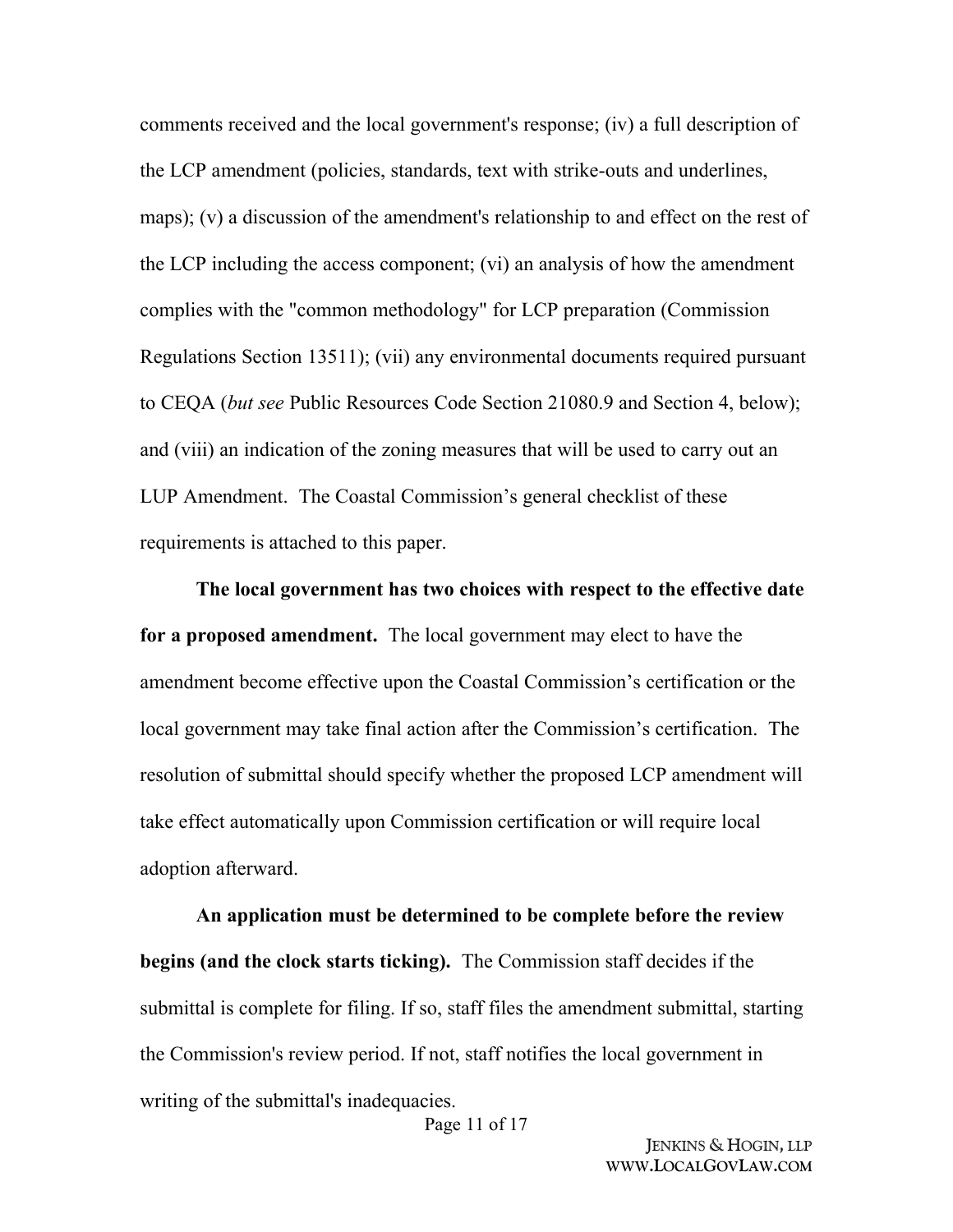## **LCP amendments fall into two categories: Those that require a**

**Commission hearing (major) and those that may be certified administratively (***de minimis* **or minor)***.* The Commission staff decides if the LCP amendment is "major" or if it is "minor" or "de minimis." If the amendment is deemed minor or *de minimis* the review process is simpler. *De minimis* amendments are those amendments that will have no individual or cumulative impact on coastal resources, will not propose changes in land or water use or change in allowable use of the property, and that comply with certain public noticing criteria as specified in Public Resources Code Section 30514 (d). "Minor" amendments are those that have been defined by the Commission regulations as being "minor in nature" or as "requiring rapid and expeditious action." The Commission's Regulations provide several examples of "minor in nature":

1. Amendments to address newly-annexed or detached territory where the city's LCP proposal and county's LCP proposal for the territory are equivalent.

2. Wording changes in the implementation program which provide more specific guidance without changing the type, location or intensity of use.

3. Change in the notification and hearing procedures that are consistent with the requirements of the Coastal Act.

4. LUP revisions or deletion of pre-1982 housing policies; correction, reorganization, revisions, or deletion of certified language which when taken together do not change the kind, location, intensity or density of use or modify the resource protection measures for any area or property; additions or revisions to certified policies which impose further conditions, restriction or limitations on any use which might adversely affect the resources of the coastal zone, if those amendments do not conflict with any policy of Chapter 3 of the Coastal Act or with any other certified land use plan policy.

14 Cal Code Regs. Section 13554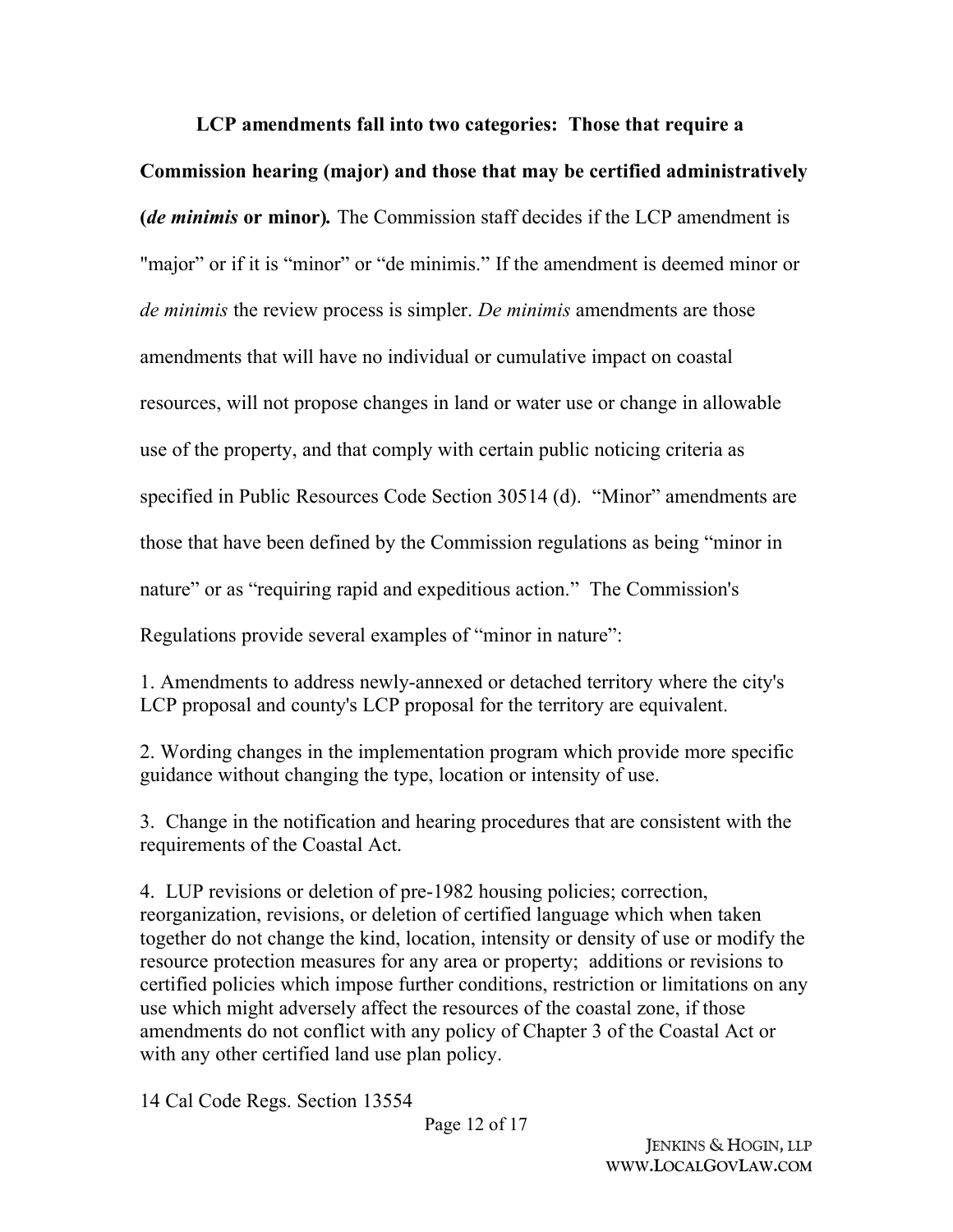In general, **any other proposed change in the type of use would be reviewed as a major amendment**. A single submittal containing several LCP amendments may contain a mix of major and minor items.

*De minimis* **and minor amendments are certified administratively.** The Executive Director notifies interested persons of the proposed amendment and reports the determination and any objections to the Commission at its next meeting. Commission certification is automatic unless one-third of the appointed members object, in which case minor amendments are reviewed as a major amendment and *de minimis* amendments are reviewed as either minor or major amendments or, at the request of local government, referred back to the local government. 14 Code Cal. Regs Section 13555(a) and Public Resources Code Section 30514 (d)(3)(B).

Pursuant to Regulations Section 13555(b), **major amendments are reviewed in essentially the same fashion as original LCP submittals**. The Commission must vote on the amendment within 90 days of filing in most cases; if the LCP amendment involves only the implementation program, the Commission has only 60 days (14 Cal. Code Regs. Sections 13522, 13530, and 13542[b]). However, as discussed above, the Commission may (and often does) grant itself a year long extension to act.

**Suggested modifications are the norm.** Theoretically, for each LCP amendment, the Commission will vote either to deny or to certify the proposed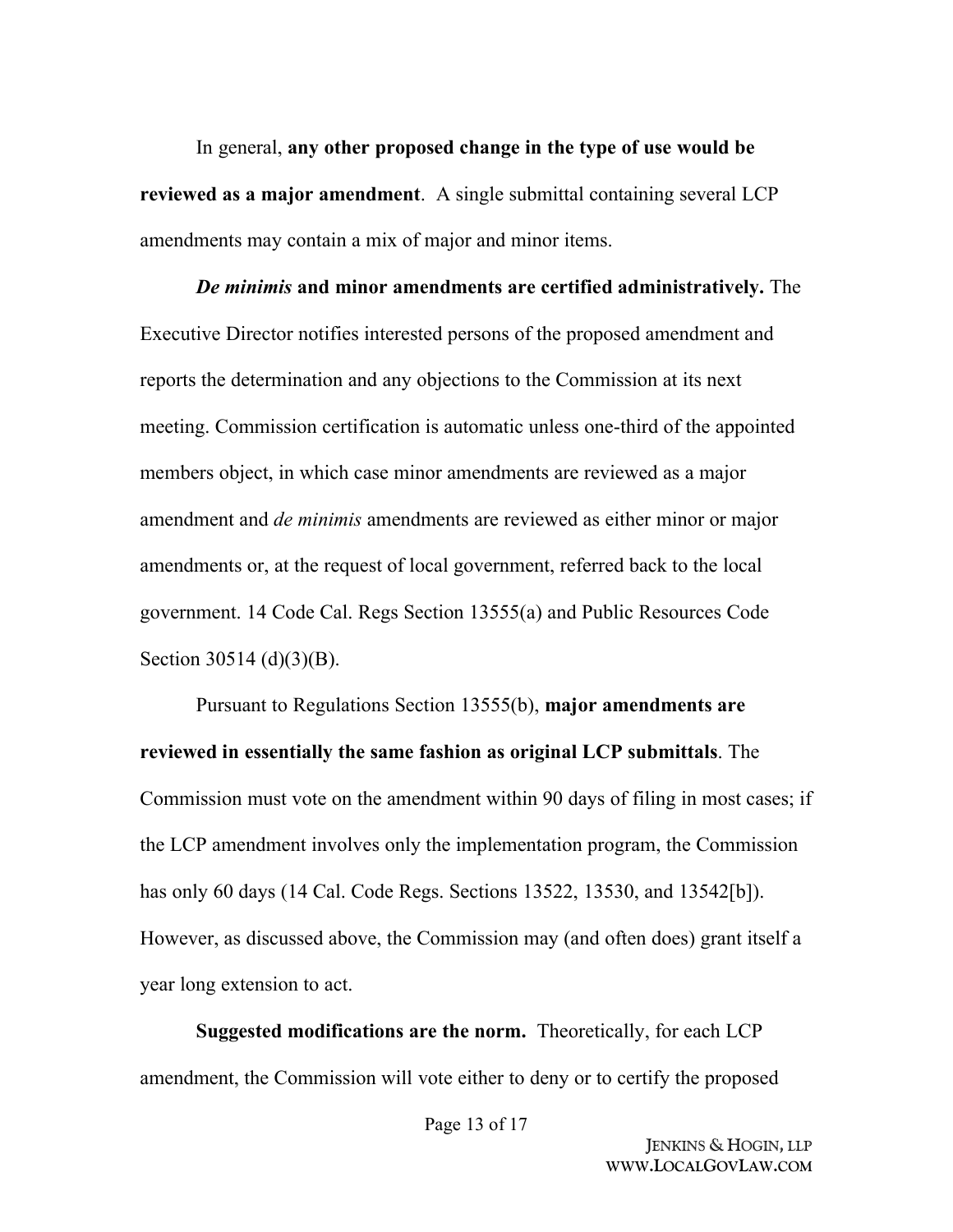amendment; recall from the first section of this paper that the Legislature defined a constrained inquiry for the Coastal Commission with respect to LCP policies and their amendments. However, the Commission has the option of suggesting modifications following a denial action (unless the local government requests that it not do so). A typical response from the Coastal Commission to an LCP amendment is to vote to extend the deadline to act the full one year permitted by the statute and to suggest "modifications."

**Certification is a prerequisite.** An LCP amendment does not take effect until the Commission certifies it. Minor and *de minimis* amendments are certified administratively, unless the Commission objects to the Executive Director's determination of the nature of the amendment. After Commission certification of an amendment the local government takes any necessary actions to implement the amendment, such as adopt an ordinance or "accept" modifications by adopting amended ordinances or resolutions. The LCP amendment is effective once the Executive Director then determines that the follow-up actions are legally adequate and the Commission concurs. 14 Cal. Code Regs Sections 13551, 13544, and 13544.5). However, no further action is required if in its submittal resolution the local government specified that the amendment would take effect automatically upon Commission certification and if the Commission's certification did not include any suggested modifications.

Page 14 of 17 **NOTE: three's the limit.** In any year a local government may make only three submittals of major amendments to its certified LCP. Each separate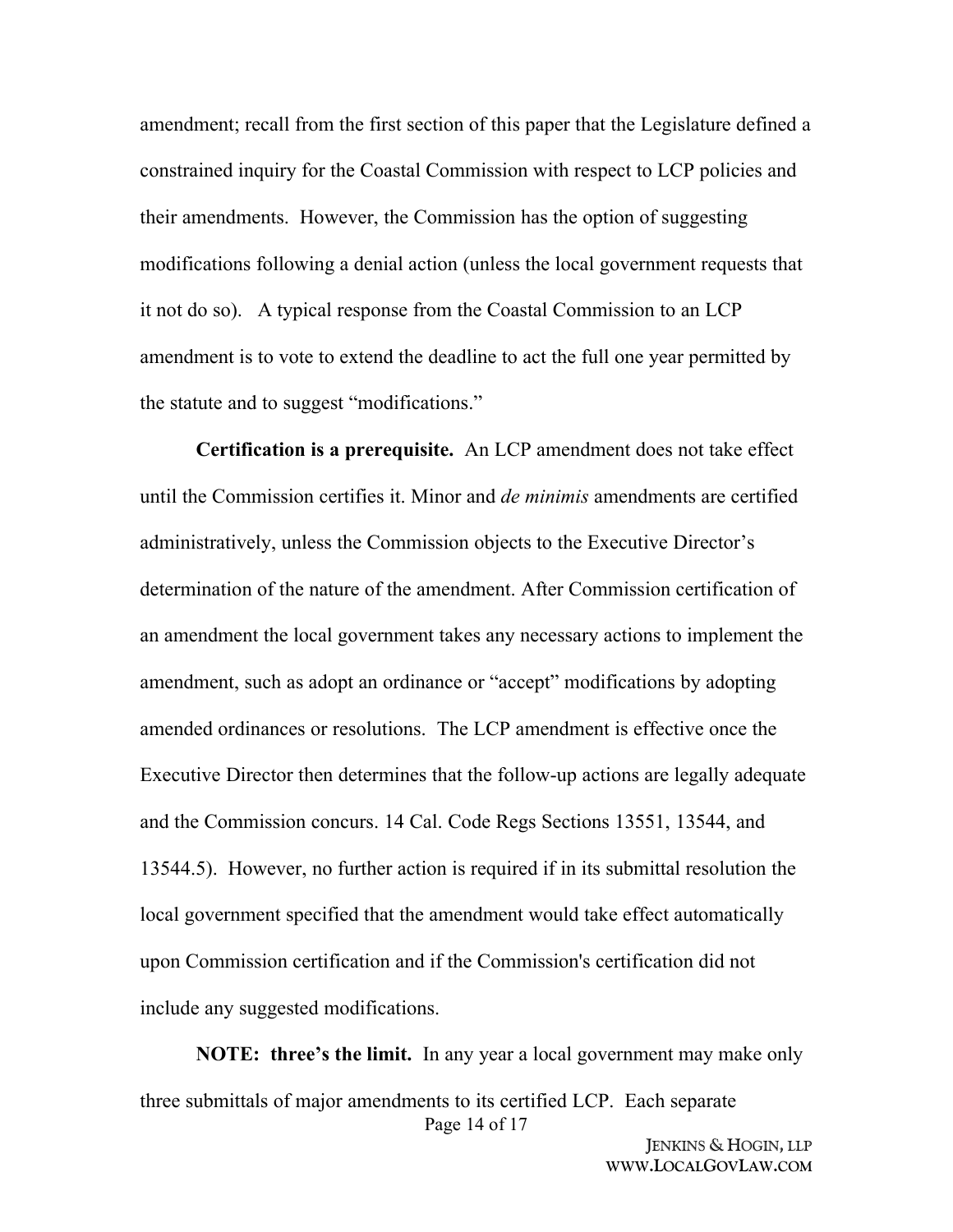submittal, however, may include many parts or proposed changes. Public Resources Code Section 30514(b). A proposed amendment submittal will be counted toward a year's quota of three submittals only during the year in which it is found to be legally adequate to comply with Public Resources Code Section 30510(b) (which would not necessarily be the same year as when the proposed amendment is received in the Commission's offices). Proposed LCP amendments determined to be "minor" or *de minimis* by the Executive Director pursuant to Public Resources Code Section 30514(c) and (d) are not restricted to three submittals per year.

#### **4. One Last But Important Consideration: Does CEQA apply?**

Page 15 of 17 Although the California Environmental Quality Act (CEQA) generally requires an Environmental Impact Report (EIR) prior to the approval of any project that may have a significant adverse effect on the environment, an EIR is not required for the approval of an LCP or LCP amendment by the Commission. CEQA authorizes state agencies with environmental responsibilities, including the Commission, to operate under their own regulatory programs that replace the EIR process with a comparable form of environmental review. (§ 21080.5, subds. (a), (c); *Mountain Lion Foundation v. Fish & Game Com.* (1997) 16 Cal.4th 105, 113, 65 Cal.Rptr.2d 580, 939 P.2d 1280; *San Mateo County Coastal Landowners' Assn. v. County of San Mateo* (1995) 38 Cal.App.4th 523, 552, 45 Cal.Rptr.2d 117.). *Santa Barbara County Flower and Nursery Growers Ass'n, Inc. v. County of Santa Barbara* (2004) 121 Cal.App.4th 864, 872. This is known as the "functional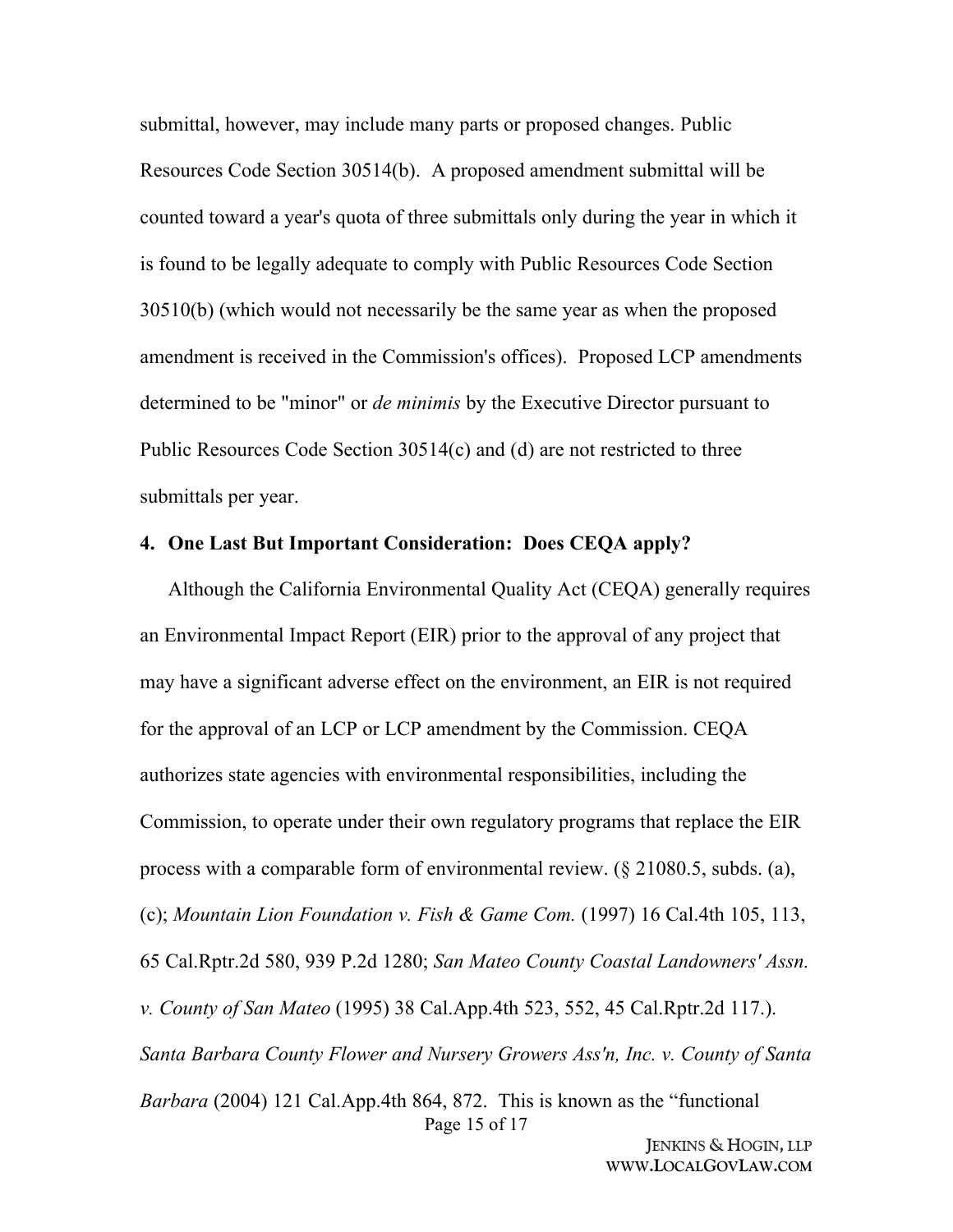equivalent" of CEQA and the Coastal Commission, not the local government is responsible for undertaking the environmental review which is the functional equivalent of CEQA.

CEQA does not apply to activities and approvals by the local government as necessary for the preparation and adoption of a Local Coastal Program amendment.<sup>7</sup> In order to prevent an inconsistency between the LCP and a local government's general plan or zoning ordinance, in some cases if an LCP amendment is certified, the local government must also approve the corollary amendments to the general plan and the zoning ordinance. Because these amendments are necessary for the preparation and adoption of the LCP amendment and, because they are entirely dependent on, related to, and duplicative of, the exempt activity, they should be (I think are) subject to the same CEQA exemption.

### **5. Conclusions**

The reluctance of local governments to update and amend their LCPs stems from the concern – valid or not – that in practice the process is not sufficiently respectful of their discretion to determine the precise content of their plans. On the other hand, Commission staff is frustrated by limited resources to enforce the Coastal Act and the apparent reluctance  $-$  justified or not  $-$  of local governments to update their LCPs in compliance with the Coastal Act. These perceptions tend to lead to practices by all parties counterproductive to implementation of the

<sup>7</sup>Public Resources Code Section 21080.9